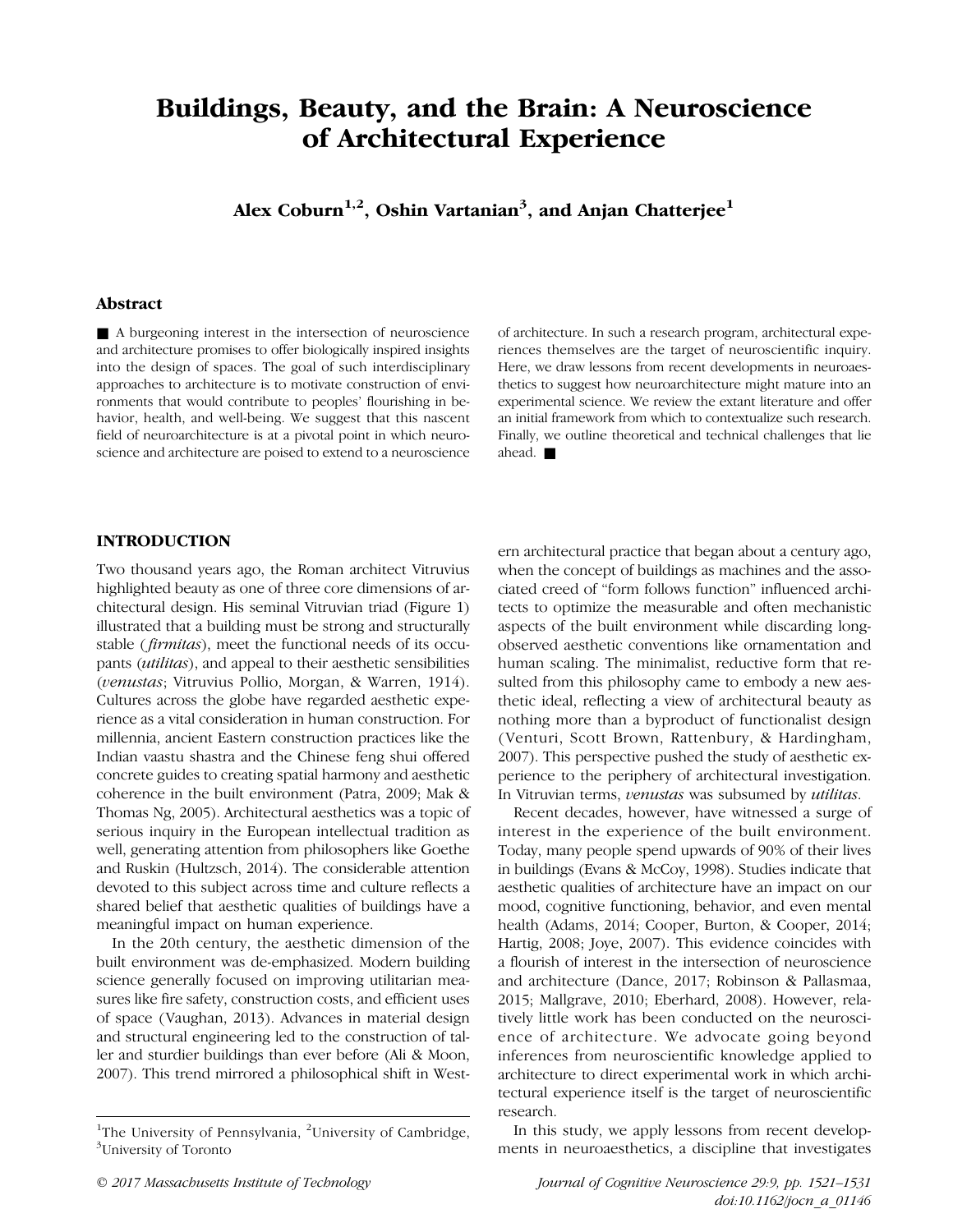

Figure 1. The Vitruvian triad.

the neurobiological underpinnings of aesthetic experiences of beauty and art (Chatterjee & Vartanian, 2016), to the neuroscience of architecture. These ideas and methods can be used to study aesthetic experiences in the built environment (Eberhard, 2009). An emerging "neuroscience of architecture" promises an empirical platform from which to study the experiential dimensions of architecture that have been largely overlooked in modern building science.

Around 2004, neuroaesthetics arrived at a pivotal point in its development both empirically and theoretically. The first papers using fMRI to identify neural responses to art (Vartanian & Goel, 2004) and to critically review the neuropsychology of art (Chatterjee, 2004a, 2004b) were published. In concert and perhaps more importantly early models outlining key cognitive and neural systems involved in aesthetic experience were set forth (Chatterjee, 2004a; Leder, Oeberst, Augustin, & Belke, 2004). Previous research had been primarily descriptive in that most studies generated qualitative observational claims relating facts of the brain to aesthetic experiences (Chatterjee & Vartanian, 2014). The pivot initiated a shift from descriptive hypothesis-generating research to empirical hypothesis-testing studies and helped launch the discipline into the mainstream of scientific investigation (Chatterjee, 2011).

We propose that the neuroscience of architecture is on the verge of a similar pivot. Currently, descriptive research predominates in this young field (Brown & Lee, 2016; Mallgrave, 2010; Eberhard, 2008). Several empirical studies have recently emerged reporting neurophysiological responses to architectural parameters (Choo, Nasar, Nikrahei, & Walther, 2017; Shemesh et al., 2016; Marchette, Vass, Ryan, & Epstein, 2015; Vartanian et al., 2013, 2015). These studies represent a first step. However, they remain untethered to a general theoretical framework and are difficult to place in the context of programmatic research on the neuroscience of architecture.

Here, we apply a general neural model of aesthetic experience to architectural experience and contextualize past and future empirical studies. In the process, we also outline challenges ahead for the field as it matures.

# THE AESTHETIC TRIAD

The aesthetic triad, originally created to frame aesthetic experiences in neural terms (Chatterjee, 2013; Shimamura, 2013), also applies in a general way to the neuroscience of architecture. According to this model, three large-scale systems generate aesthetic experiences: sensorimotor, knowledge-meaning, and emotion-valuation systems (Figure 2). Architecture engages multiple sensory networks, presumably visual, auditory, somatosensory, olfactory, and vestibular systems, and triggers motor responses such as approach and avoidance (Vartanian et al., 2015). Meaning-knowledge systems informed by personal experiences, culture, and education also shape one's encounters with the built environment. Finally, emotion-valuation networks mediate feelings and emotions engendered by buildings and urban spaces (Leder et al., 2004).

Below, we discuss each of these systems in greater detail and consider the relative contribution of each to emergent aesthetic experiences of architecture. We also consider how these networks might respond differently to architecture than to visual art. Key differences include the immersive and multisensory nature of buildings and the prolonged time span of architectural encounters as compared with typically 2-D images and brief engagement with artworks. Along the way, we discuss how aesthetic experiences could mediate the effects of architecture on behavior, health and well-being, and how differences in building types (e.g., homes, hospitals, office space, museums) might modulate the nature of these experiences.



Figure 2. The aesthetic triad. Adapted from Chatterjee and Vartanian  $(2014).$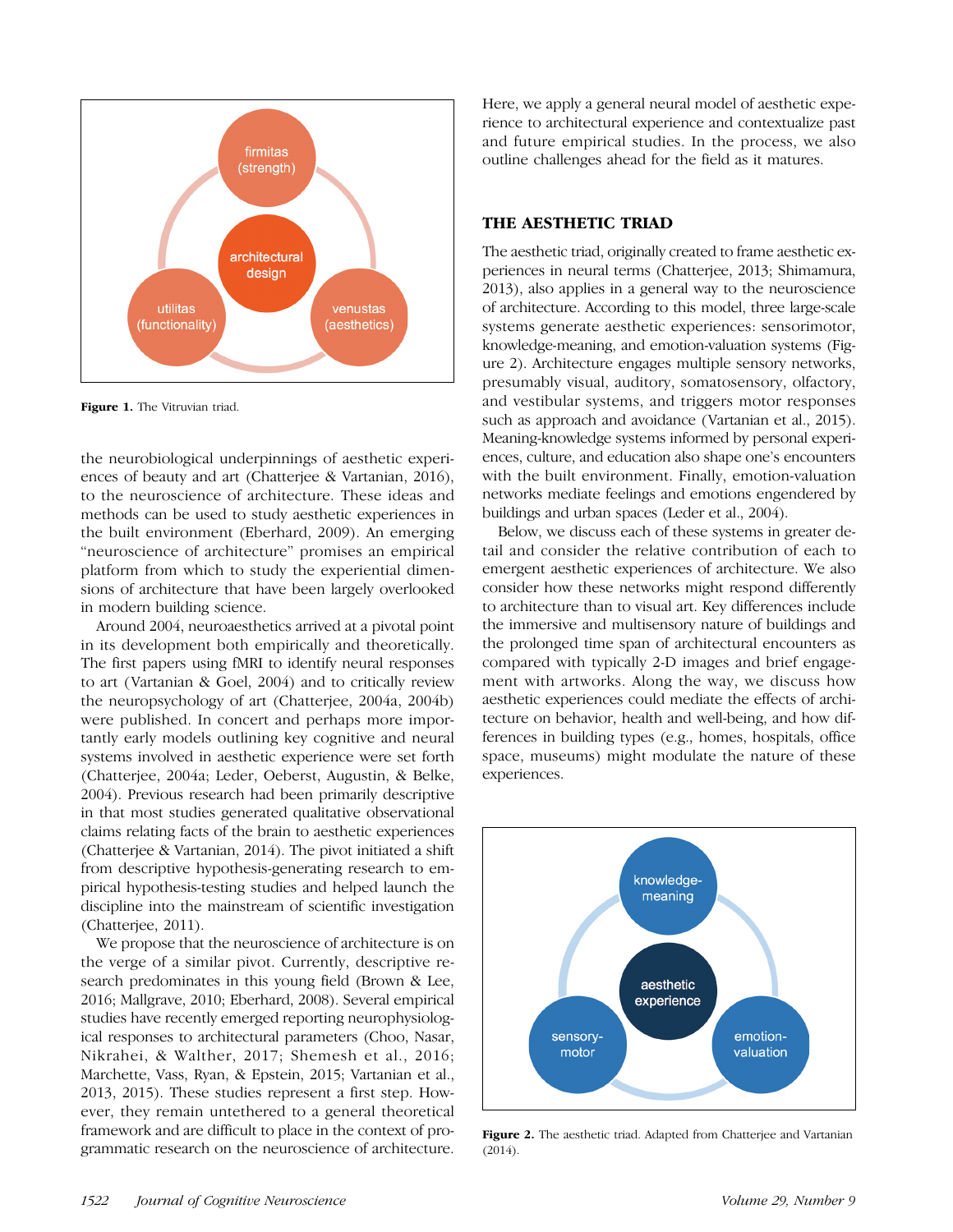A general question that arises in neuroaesthetics is whether art objects are special and whether aesthetic experiences of art are different than aesthetic experiences of natural or nonart objects. A similar question could be raised for architecture. We suggest that there are similarities and differences in people's responses to built versus natural environments. There are likely systematic differences in the sensory properties (color, texture, shapes) of built and natural spaces and that architectural knowledge or familiarity of these spaces are likely to introduce differences in their respective experience. Understanding these similarities and differences are themselves of scientific interest.

#### Sensory–Motor Systems

Edmund Burke remarked that "beauty is, for the greater part, some quality in bodies acting mechanically upon the human mind by intervention of the senses" (Burke, 1767, p. 175). Indeed, sensory networks can be considered the gatekeepers of architectural experience. Environmental features differentially stimulate our visual, auditory, somatosensory, vestibular, and olfactory neural networks. These sensations are tied to downstream motor responses such as the affordances of objects, approach and avoidance reactions, and navigation through built spaces.

#### Vision

Vision dominates research in perception of architectural spaces. Basic low-level visual attributes such as luminance, color, and motion and intermediate levels like grouping are processed (Chatterjee, 2004a) before integration into higher-level processing areas such as the parahippocampal place area, the retrosplenial cortex, and the occipital place area (Marchette et al., 2015). The parahippocampal place area responds specifically to environmental scenes, including landscapes, building interiors, and urban neighborhoods, and also plays a critical role in spatial navigation (Mégevand et al., 2014; Epstein & Kanwisher, 1998). This area also codes for the expansiveness of spaces (Kravitz, Peng, & Baker, 2011). Recent work suggests that the occipital place area is involved in processing perceptual features like building materials, windows, and architectural motifs that might be relevant to recognizing the interior and exterior of buildings. By contrast, the retrosplenial cortex retrieves information that allows people to orient themselves within a remembered or imagined spatial environment (Marchette et al., 2015). Hippocampal and entorhinal cortices contribute to different aspects of spatial navigation, which would be relevant for architectural experiences (Spiers & Barry, 2015).

A prominent idea in visual aesthetics is the notion of fluency (Reber, Schwarz, & Winkielman, 2004). That is, by hypothesis, humans prefer configurations with some

degree of complexity that are also processed easily or fluently. The visual system is sensitive to features like contrast, grouping, and symmetry (Ramachandran & Hirstein, 1999). Retinal cells and neurons in the occipital cortex are more responsive to edges or areas of high visual contrast than to regions of homogenous luminance in a scene (Geisler, 2007; Brady & Field, 2000; Ramachandran & Hirstein, 1999). High-contrast regions often capture visual attention and interest because they contain a high density of useful visual information for object identification (Hagerhall, Purcell, & Taylor, 2004; Leder et al., 2004; Alexander, 2002; Ramachandran & Hirstein, 1999). Grouping, a fundamental Gestalt principle, describes the process by which the visual system orders repeated, statistically correlated information in a scene, like alternating columns and archways in an architectural colonnade or organized patterns of blue and yellow hues dispersed throughout a stained glass window (Alexander, 2002). Grouped features (e.g., of color or form) trigger synchronized action potentials among associated neurons responsible for processing those features (Ramachandran & Hirstein, 1999; Singer & Gray, 1995). These visual mechanisms may mediate the pleasure response associated with viewing ordered patterns of form and color in architecture (Alexander, 2002).

Balance, of which symmetry is the most straightforward example, also contributes to fluency and aesthetic preference (Wilson & Chatterjee, 2005). The evolutionary importance of symmetrical information as a reproductive fitness indicator for human survival may underlie experimentally observed preferences for more symmetrical faces and geometric shapes ( Jacobsen, Schubotz, Höfel, & Cramon, 2006; Ramachandran & Hirstein, 1999; Rhodes, Proffitt, Grady, & Sumich, 1998; Frith & Nias, 1974). Alexander and Carey reported that the number of local symmetries in a given pattern strongly predicts the ease with which a participant can find, describe, and remember that pattern (Alexander & Carey, 1968). Patterns with more symmetries enable more efficient recognition. The fundamental importance of symmetry may help explain why this pattern appears ubiquitously in human design and construction at many scales, from Persian rugs to Shaker furniture to ancient Greek temples (Alexander, 2002).

The visual system is sensitive to various statistical properties of images. One such property is fractal geometry, defined as "fractured shapes [that] possess repeating patterns when viewed at increasingly fine magnifications" (Hagerhall et al., 2004, p. 247). Fractal geometry provides a mathematical description of mountains, coastlines, and many other complex shapes in nature (Hagerhall et al., 2004). A fractal dimension is a statistical index of complexity. For example a simple curve has a fractal dimension close to 1, whereas a densely convoluted line that approximates the appearance of a surface has a fractal dimension closer to 2. Aesthetic preferences for natural scenes, visual art, and computer-generated patterns seem to correlate moderately with fractal dimensions ranging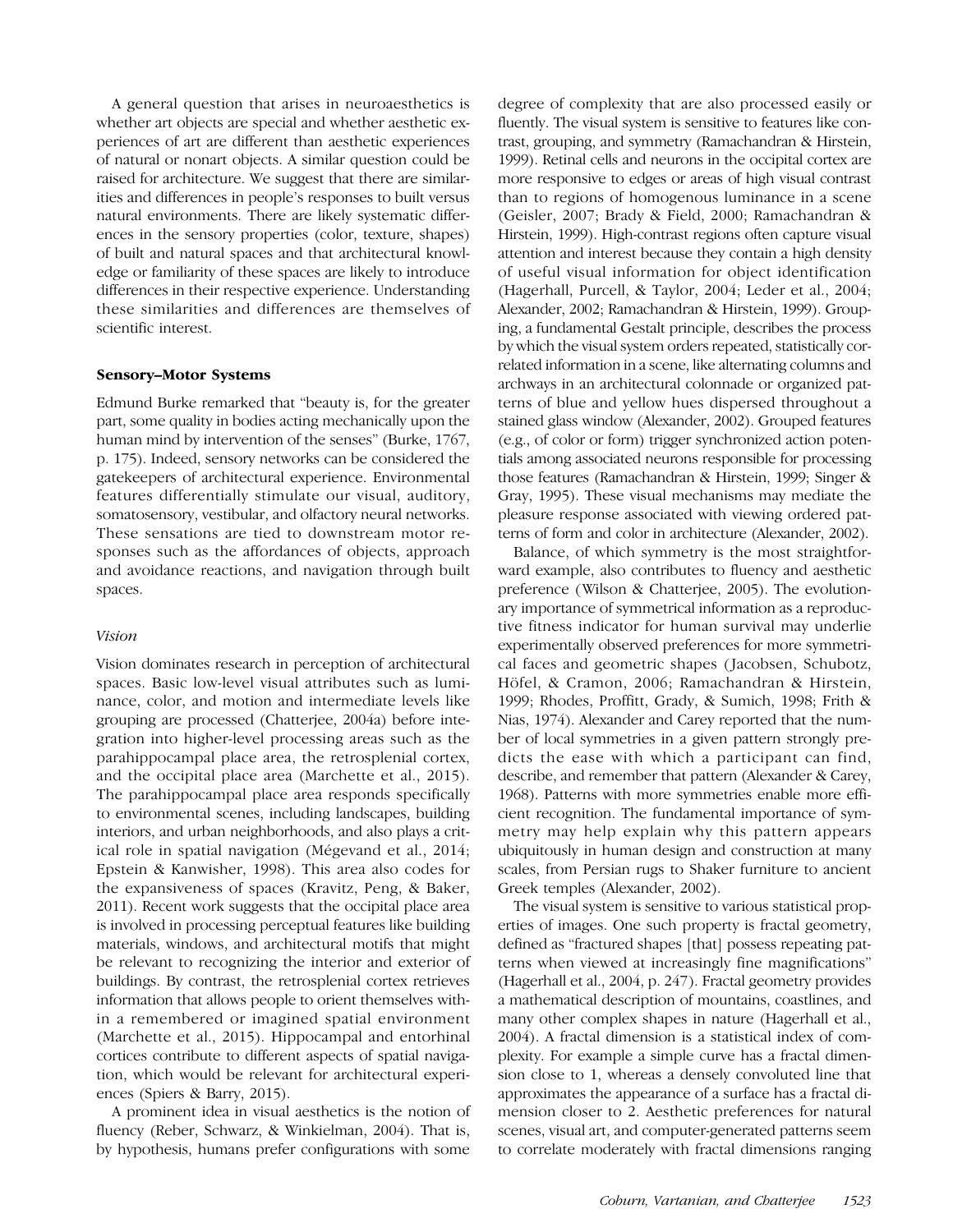from about 1.3 to 1.5 (Taylor et al., 2005; Spehar, Clifford, Newell, & Taylor, 2003), although these claims remain deeply controversial (Jones-Smith & Mathur, 2006). In general, quantifiable image statistics do contribute to the psychophysics of aesthetic responses (Graham, Schwarz, Chatterjee, & Leder, 2016; Kotabe, Kardan, & Berman, 2016; Berman et al., 2014; Graham & Redies, 2010; Graham & Field, 2007; Redies, 2007), which would also apply to built environments.

Beyond formal mathematical definitions, colloquial notions of complexity, defined as "the volume of information present in a space" (Dosen & Ostwald, 2016, p. 3), may influence the ease with which we identify objects and extract information from the built environment. Salingaros suggested that buildings stripped of visual complexity, like prisons, deny the information-seeking visual system access to meaningful information (Salingaros, 2003). Empirical findings tentatively support this view, suggesting that people generally prefer at least a moderate level of visual complexity when viewing both art and architectural interiors (Dosen & Ostwald, 2016; Leder et al., 2004; Frith & Nias, 1974). As Berlyne postulated many years ago, preferences tend to follow an inverted U-shaped curve in relation to complexity (Güçlütürk, Jacobs, & van Lier, 2016; Imamoglu, 2000; Berlyne, 1970, 1971). More recent evidence suggests that the relationship between complexity and aesthetic preference varies as a function of how the former is conceptualized (e.g., amount, variety or organization of elements within a scene; Nadal, Munar, Marty, & Cela-Conde, 2010). Excess architectural complexity may also overwhelm the visual system, particularly if the information is experienced as disorganized (Kotabe et al., 2016; Salingaros, 2003, 2007).

Appleton's habitat theory offers an evolutionary framework to explain psychological responses to architectural spaces. According to habitat theory, humans evolved to prefer landscapes containing visual features and spatial configurations that favor survival (Appleton, 1975). People may have an innate visual preference for moderately complex, savannah-like environments (Joye, 2007; Balling & Falk, 1982), because these areas signal both safety and nourishment. The frequent patches of trees scattered throughout the savannah (Joye, 2007) likely offered early hominids places to hide from predators and survey the plains in search of resources, mates, and prey (Appleton, 1975). A review by Dosen and Ostwald indicates that both prospect (a clear view of the environment) and refuge (safe places to hide) predict visual preferences for natural settings and that these preferences also extend to built environments (Dosen & Ostwald, 2016). People often prefer architectural interiors and urban spaces that are more open and visually connected to their surroundings compared with enclosed environments (Dosen & Ostwald, 2016). In an fMRI study of architectural interiors, we found that participants judged open rooms as more beautiful than enclosed rooms (Vartanian et al., 2015).

Open interiors activated structures in the temporal lobes associated with perceived visual motion, including the left middle temporal gyrus and the right superior temporal gyrus (Vartanian et al., 2015). Participants in this study also preferred rooms with higher ceilings over those with lower ceilings, which could be interpreted as a preference for greater visual prospect. Supporting this interpretation, high ceilings activated structures associated with visuospatial attention and exploration, including the left precuneus and the left middle frontal gyrus (Vartanian et al., 2015).

E.O. Wilson's biophilia hypothesis proposes that our sensory systems developed heightened sensitivity to living and life-like stimuli of the natural world (Wilson, 1984). Kaplan and colleagues proposed that inherently fascinating visual stimuli in natural landscapes, like vegetation, wildlife, and "the motion of leaves in the breeze" (Kaplan, 1995, p. 174), capture the attention of our visual system in a bottom–up fashion (Berman et al., 2014; Berman, Jonides, & Kaplan, 2008; Ulrich & Parsons, 1992). This body of work suggests that within nature humans are more likely to orient and attend to these "soft fascinations" (Kaplan, 1995, p. 174) associated with living objects.

Biomorphic features are also prevalent in human construction. Builders throughout history have often endowed their structures with nature-like visual qualities by drawing inspiration from the "monumental design model" (Kellert, 2003, p. 36) of plants and animals in the design of ornamentation, scaling, proportionality, and even structural support schemes (Joye, 2007; Alexander, 2002). Several authors have speculated about the potential sensory and emotional benefits of naturalistic patterns in architecture, like curvilinear form and fractal scaling (Joye, 2007; Salingaros, 2007; Alexander, 2002). We, for instance, found that images of curvilinear architectural interiors activated the lingual and the calcarine gyrus in the visual cortex more than images of rectilinear interiors when participants made approach-avoidance choices (Vartanian et al., 2013).

# Nonvisual Experiences of Architecture

Relatively little empirical research has been conducted on nonvisual aspects of architectural experiences. Odor affects an occupant's emotional response to a building (Barbara & Perliss, 2006), perhaps because of the direct link between the olfactory and limbic system (Ward, 2015). Olfaction can revive memories of past experiences in a place, like a childhood home, by activating neural structures governing memory, affect, and meaning (Lehrer, 2008).

Acoustics also play a key role in shaping an occupant's experience. Audition helps provide inhabitants with useful information about the size and shape of an architectural space (Ward, 2015). Acoustic parameters like reverberation time affect the fullness and complexity of the sound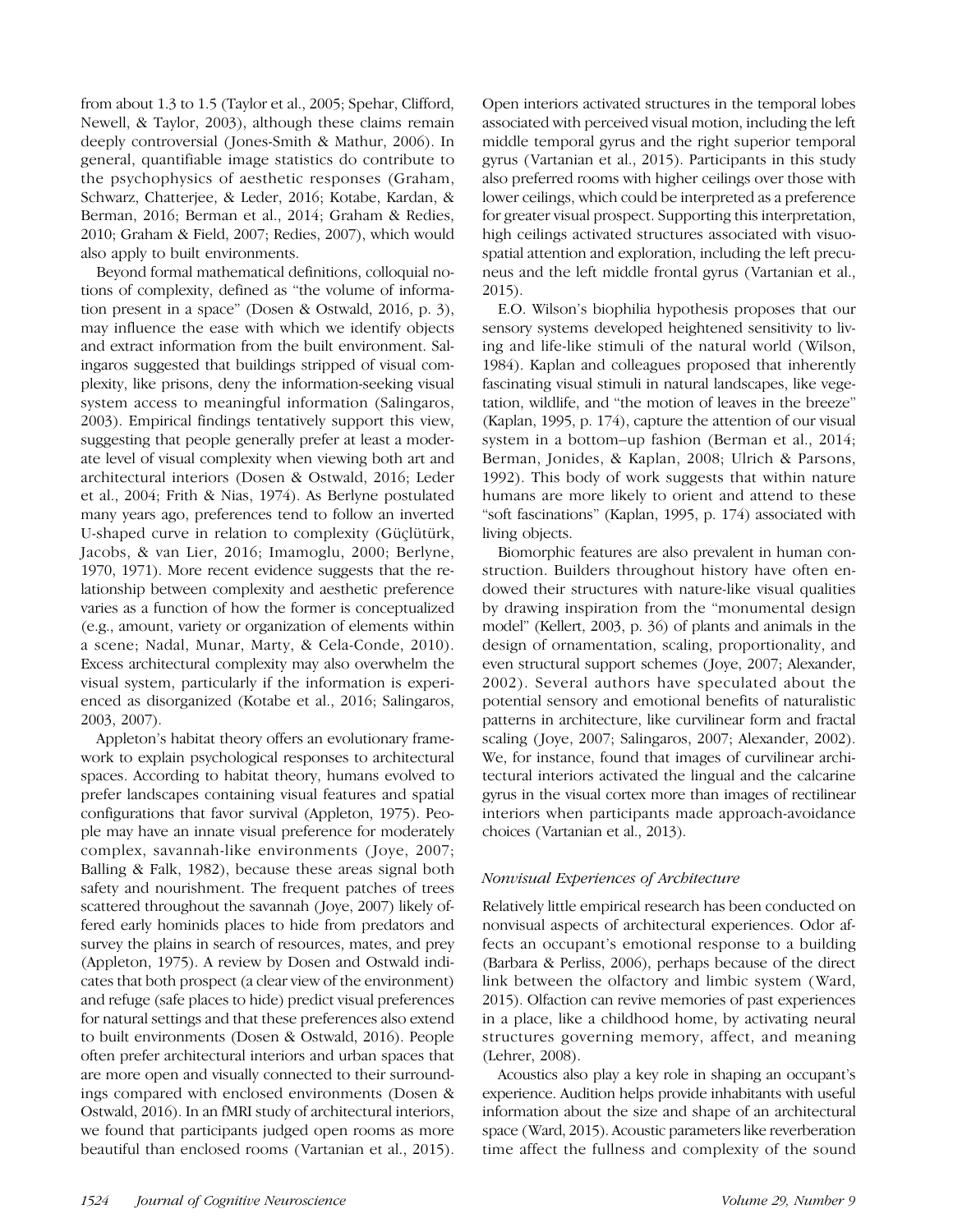perceived and probably contributes to whether a place is designed for contemplation as in a monastery or for excitement as in a stadium.

The somatosensory cortex mediates an occupant's tactile and thermal sensations of buildings. A building's temperature, for instance, influences an occupant's comfort, emotional state, and perception of beauty (Thorsson, Honjo, Lindberg, Eliasson, & Lim, 2007; Nicol & Humphreys, 2002; Fanger, 1973). The tactile nature of materials used undoubtedly plays a role in the experience of interior spaces, but this sensory quality has not received experimental scrutiny.

## Motor Responses to Architecture

Navigating buildings involves planning and execution of movement, and it is likely that architectural design differentially impacts neural areas responsible for motor planning and navigation. Beauty evaluations of architecture can vary with neural activity in the global pallidus (Vartanian et al., 2013), perhaps suggestive of motor responses (Nambu, Tokuno, & Takada, 2002). Aesthetic parameters like enclosure has an impact on decisions to approach or avoid a space (Vartanian et al., 2015), which may be governed by reward and emotion processing areas like the nucleus accumbens, the anterior insula, and the basolateral amygdala (Vartanian et al., 2013). Intriguingly, Joye and Dewitte found that exposure to images of tall buildings—which were associated with heightened feelings of awe—caused participants to experience greater immobility and to respond more slowly on a manual clicking task than exposure to images of low buildings ( Joye & Dewitte, 2016). These findings suggest that our evaluations of architectural stimuli can propel or inhibit motor activity and influence the specific qualities of the viewers' experiences.

# Knowledge-meaning Systems

Education, memories, and the context in which a person encounters an aesthetic object or a built environment can have an impact on the person's experience. Expertise, for instance, is known to influence aesthetic experiences. In one fMRI study, architecture students recruited different cortical areas when viewing buildings than students from other disciplines (Wiesmann & Ishai, 2011). Another experiment showed that architects, compared with nonarchitects, had increased activation of reward circuitry, including the bilateral medial OFC and the subcallosal cingulate gyrus, when making aesthetic judgments about buildings (Kirk, Skov, Christensen, & Nygaard, 2009). Architects also exhibited greater activation of the hippocampus and precuneus compared with control participants when viewing buildings but not faces, suggesting that memories rendered by education and professional experience contributed to their affective responses.

A person's past experiences in a built environment can modulate their present interactions with that space. Exposure to an environment generates a cognitive map using place and grid cells of the hippocampus (McNaughton, Battaglia, Jensen, Moser, & Moser, 2006; O'keefe & Nadel, 1978), which in turn facilitates more efficient navigation in future encounters (Astur, Taylor, Mamelak, Philpott, & Sutherland, 2002; Maguire et al., 2000). Grid cells encode memories of both events and the places in which they occur (Edelstein et al., 2008). Because familiarity influences liking (Montoya, Horton, Vevea, Citkowicz, & Lauber, 2017), we suspect that familiarity and ease of navigation would influence the aesthetic experience of spaces. How might expectations, context, and meaning affect a person's architectural experience? Expectations about control influence thermal comfort. Occupants who control environmental parameters affecting building temperature, such as operable windows, fans, and thermostats, tolerate a wider range of indoor temperatures than inhabitants with restricted control over their indoor climate (Nicol & Humphreys, 2002). The mere perception of environmental control can increase the range of temperatures within which an occupant feels comfortable (Brager, Paliaga, & De Dear, 2004; Bauman et al., 1994). Context and cultural meaning also have an impact on aesthetic experience (Leder et al., 2004). Kirk and colleagues found that participants were more likely to judge abstract visual art as beautiful if they were labeled as gallery pieces than if they were classified as computer-generated images (Kirk, Skov, Hulme, Christensen, & Zeki, 2009). Art randomly assigned the "gallery" label generated increased activity in prefrontal, orbitofrontal, and entorhinal cortices than those assigned the "computer" label, indicating that participants' expectations about the aesthetic value of the artworks influenced their emotional responses.

Similar to the gallery condition for art, a building's advertised cultural significance could shape an occupant's expectations and alter his or her experience of the space. For example, this effect might bias people to enjoy and appreciate expensive buildings, buildings designed by famous architects, buildings perceived as sustainable, or buildings associated with a particular historical period, event, or style. Knowledge of a structure's intended function could similarly bias an occupant's expectations before their architectural encounter. The prospect of visiting a prison, for example, would likely bring on a different frame of mind than when preparing to enter a Buddhist temple. Thus, the knowledge and expectations that a person brings to the space they occupy almost certainly influences their aesthetic experience of that space.

## Emotion-valuation Systems

The emotions people feel in the presence of beautiful architecture are likely mediated by the brain's reward circuitry. In a meta-analysis of neuroimaging studies investigating positive-valence aesthetic appraisal, Brown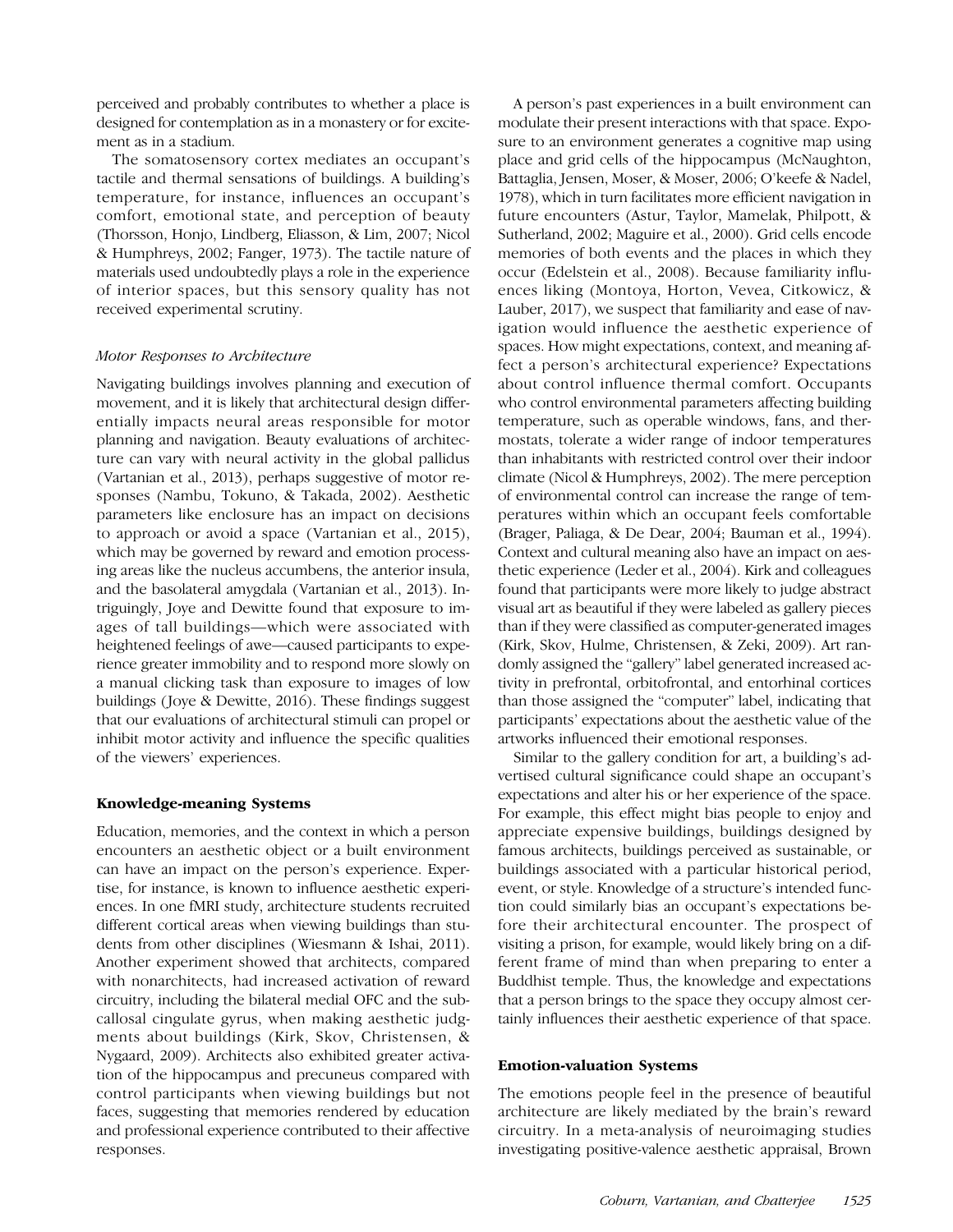and colleagues proposed that the processing of aesthetic emotions occurs through a core neural circuit involving the OFC, the BG, the ACC, and the anterior insula (Brown, Gao, Tisdelle, Eickhoff, & Liotti, 2011). Our study revealed that curvilinear building interiors are judged as more beautiful and pleasing than rectilinear spaces and that beauty ratings of curved rooms correlated with increased activation of ACC (Vartanian et al., 2013). ACC is connected with both the OFC and anterior insula and is often coactivated with these regions in neuroimaging studies rewards (Brown et al., 2011).

A follow-up experiment found that participants' inclinations to exit enclosed rooms, compared with open rooms, were associated with activation of the anterior midcingulate cortex (Vartanian et al., 2015). The anterior midcingulate cortex receives direct projections from the amygdala (Vogt & Pandya, 1987) and is involved in fear processing (Whalen et al., 1998), pointing out that brain circuitry governing negative emotions almost certainly play a role in architectural experience. Another group of researchers found that study participants immersed in a virtual simulation of an enclosed room without windows exhibited greater reactivity to a stress test than participants who undertook the test in a virtual room with windows (Fich et al., 2014). Those who took the test in the enclosed virtual space experienced both heightened and prolonged spikes in salivary cortisol compared with participants immersed in the more open environment. In these two studies, the same design parameter, enclosure, produced both fear and elevated levels of stress hormones, presumably because emotion-regulating limbic structures like the amygdala modulate downstream activity of the neuroendocrine and autonomic nervous systems (Ulrich-Lai & Herman, 2009). The close association between the limbic system and stress responses represents a key pathway by which chronic exposure to maladaptive built environments might negatively impact an occupant's long-term health ( Joye, 2007).

The idea that the visual and limbic systems work in concert to rapidly identify and evaluate incoming visual information is consistent with Ulrich's framework, which proposes that initial affective responses toward environments are primarily influenced by automatic, unconscious processing (Ulrich, 1983). Some studies suggest that positive and negative emotional responses to environmental scenes occur rapidly and automatically ( Joye & Dewitte, 2016; Valtchanov & Ellard, 2015; Hietanen & Korpela, 2004; Korpela, Klemettilä, & Hietanen, 2002). Such a quick emotional response could be adaptive by relieving people of the cost imposed by learning an environment through actual lived experience (Joye, 2007; Kaplan, 1987; Ulrich, 1983).

If there is indeed an evolutionary basis for aesthetic sensation and emotion, then architects could manipulate the design parameters of their buildings to heighten these adaptive responses. Builders throughout history may have been doing just that. Alexander and colleagues identified a series of visual patterns—including contrast, grouping, and symmetry—which, they contend, appear ubiquitously throughout global vernacular architecture precisely because of their inherent emotional appeal (Salingaros, 2007; Alexander, 1977, 2002). Further research is needed to understand the neural underpinnings of complex emotional responses to architecture like contemplation, comfort, curiosity, and awe.

In addition to emotions, aesthetics researchers often measure judgments as a means of gauging a participant's evaluative response to art or architecture. Participants are typically asked to judge visual stimuli on dimensions such as beauty or attractiveness. In one study, beauty judgments of architecture were shown to vary with activity in various regions of the pFC, including the frontopolar cortex and the superior frontal gyrus, as well as brain regions involved in memory retrieval, such as the parahippocampus (Vartanian et al., 2013). These neural regions are somewhat distinct from reward circuitry associated with emotions. Activation of the pFC suggests that conscious reasoning and analysis can play a significant role in aesthetic judgment, whereas parahippocampal activation may mean that memories generated from education or past experience may influence this analytical process. Increased activity in both of these neural regions implies that aesthetic judgment may be particularly influenced by inputs from the knowledge-meaning systems such as expertise, cultural trends, and an understanding of a building's intended function.

If evaluative and emotional responses to architecture involve distinct neural circuitry, then it would be reasonable to expect that what an occupant thinks about a building could be different from how they feel while spending time there.<sup>1</sup> These two dimensions of architectural experience could also have important influences on each other. For example, Do Dio and colleagues found that aesthetic judgment tasks actually diminish emotional responses to visual art. Participants who were asked to rate the beauty of Renaissance sculptures showed decreased activation in the right insula compared with those who were merely instructed to passively observe the sculptures (Di Dio, Macaluso, & Rizzolatti, 2007). Understanding potential interactions between aesthetic emotion and evaluation will be an important area of inquiry for future research in the neuroscience of architecture.

# HEALTH AND WELL-BEING

Research linking architecture and health often focuses on identifying sources of illness. For instance, chronic exposure to unwanted noise can increase blood pressure (Payne, Potter, & Cain, 2014) and hinder adolescent neural development (Gilbert & Galea, 2014). Insufficient daylight may affect circadian rhythms and impair sleep quality (Dutton, 2014). However, the design of the built environment can also modulate positive aspects of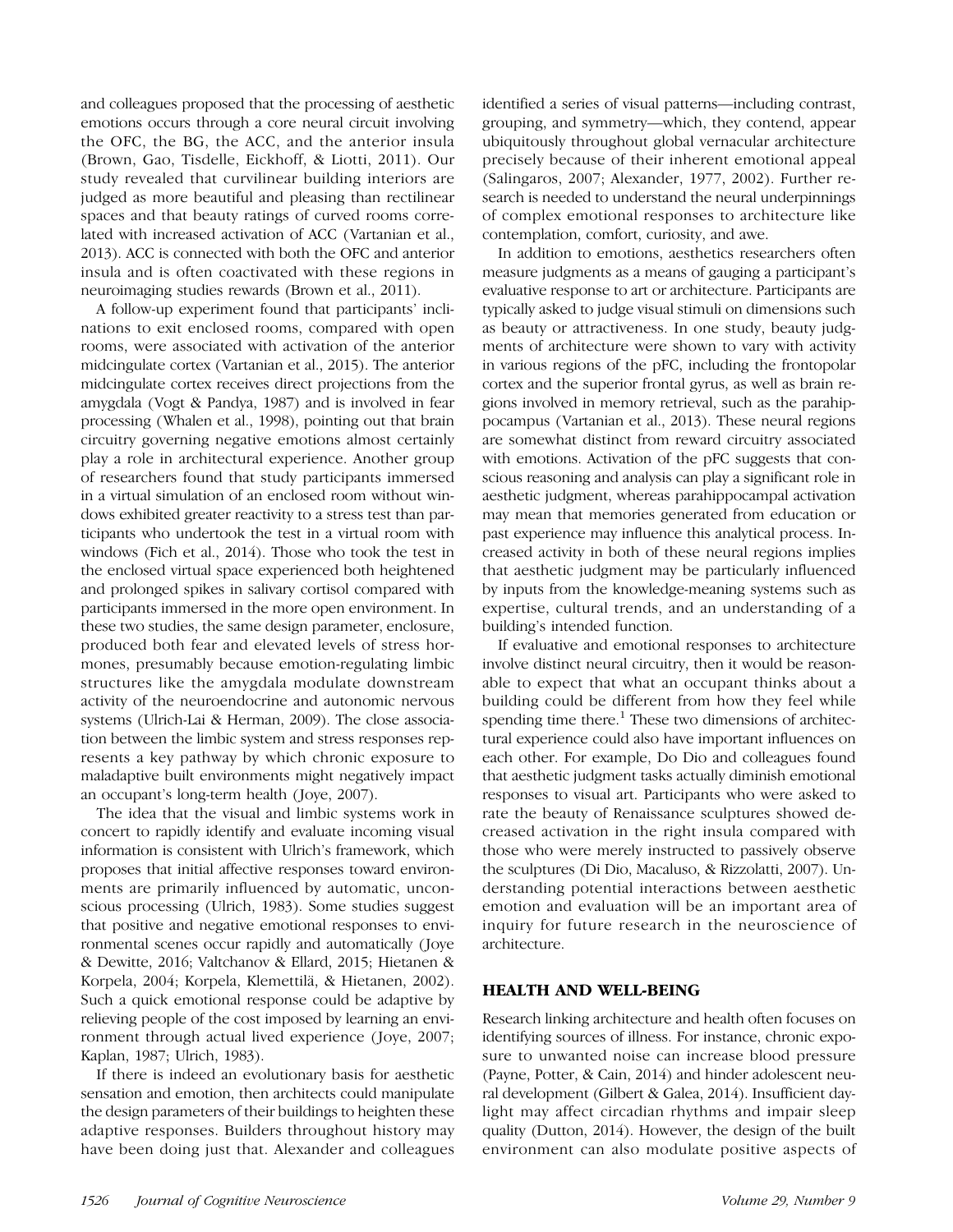psychological functioning such as learning, social behavior, and emotional wellness (Cooper & Burton, 2014). For example, immersion in red environments may improve performance on detail-oriented cognitive tasks whereas blue spaces might be associated with enhanced creative thinking (Mehta & Zhu, 2009). Likewise, greenery and other natural features in the built environment may improve mood (Bowler, Buyung-Ali, Knight, & Pullin, 2010), enhance working memory (Bratman, Daily, Levy, & Gross, 2015), and accelerate recovery from stress (Ulrich et al., 1991) and surgery (Ulrich, 1984). Monotonous interior architectural composition can make patients with Alzheimer's disease more likely to get lost, whereas incorporating frequent visual reference points and exterior views can improve their navigation (Passini, Pigot, Rainville, & Tétreault, 2000). These studies represent just a few examples of how aesthetics and design of the built environment can have an impact on mental and physiological health.

# CHALLENGES AND FUTURE DIRECTIONS

As outlined above, we believe that the neuroscience of architecture is poised to make a transition in which the prevalent descriptive approach can be extended and grounded in experimental research programs. Here, we outline three related challenges ahead, which we refer to as the double framing, the psychology, and the measurement problems. Advances in each of these areas will provide structure to the field as it matures.

## Double Framing

This problem refers to the need for both general and specific frames to guide research. As mentioned earlier, having a theoretical framework is critical to placing experimental work in context. Without such a framework, individual studies remain isolated findings untethered to programmatic advances in understanding. Neuroaesthetics was helped by the introduction of general psychological and neuroscientific models that have since been debated and refined (Chatterjee & Vartanian, 2016; Tinio, 2013; Nadal, Munar, Capó, Rosselló, & Cela-Conde, 2008; Jacobsen, 2006; Chatterjee, 2004a; Leder et al., 2004). Here, we apply one such general framework, the aesthetic triad, to architecture. However, architectural spaces encompass different functions in a way that art typically does not. For a hospital, a school, a museum, a train station, and a home, what makes the space beautiful might differ and be related to its function. Furthermore, the context in which these spaces are experienced makes a difference. The anxiety of a patient in a hospital, the desire to learn in a school, the navigational demands of a train station, and the comfort and safety of a home might all be relevant factors in the experience of a person within those spaces. This variability based on the purpose of the building and the inhabitants' expectations and states

of mind need to be considered in any research involving the experience of such spaces.

## Psychology of Architecture

Empirical aesthetics has a long and rich scholarly tradition of research in the psychology of aesthetics and the arts. This tradition includes Fechner's original contributions emphasizing the experience of the viewer as a critical variable in aesthetic understanding (Fechner, 1876), as well as Arnheim's perceptual psychology (Arnheim, 1954), Berlyne's concerns with complexity and arousal (Berlyne, 1971), and Martindale's historical-cultural analysis (Martindale, 1990), among many others. Neuroscientists can draw on this rich body of scholarship in guiding experimental work. Although there are relevant pockets of research in environmental and human factors psychology (Graham, Gosling, & Travis, 2015), a similarly rich tradition of research situated specifically within a psychology of architecture does not exist. We do not think that an insightful neuroscience of architecture can develop without a well-developed psychology of architecture. Recent academic meetings suggest that such a discipline might yet develop, $^{2}$  which would undoubtedly bolster the neuroscience of architecture.

### Measurement Challenges

Four aspects of a neuroscience of architecture make measurement especially challenging. These aspects are dimensionality, multimodality, temporality, and depth of psychological processing. To some extent, these aspects are relevant to the neuroscience of art, but they are magnified when considering architecture.

Most neuroaesthetics research involves 2-D images. This makes sense when the stimuli viewed are flat paintings, although issues of scale and visual texture remain relevant in so far as experiments are typically conducted on a computer screen in a laboratory. Even architecturespecific investigations have relied on flat visual stimuli to represent 3-D architectural space and thus might be treated more like artwork than buildings in these experiments. Real buildings induce more immersive and multisensory experiences than images of architecture or visual art. The specific experience of being in such a space might be more difficult to capture experimentally. A similar issue arises with installation art, which has not been investigated in any systematic way in neuroaesthetics. Perhaps in the near future virtual reality techniques will permit a reasonable approximation of the experience of immersion in an architectural space.

We mentioned earlier the multidimensional nature of architectural experiences. Yet, research has focused primarily on visual aspects of architecture. How to incorporate different modalities and probe the neural underpinnings of an integrated sensory–motor experience remains a challenge to be addressed.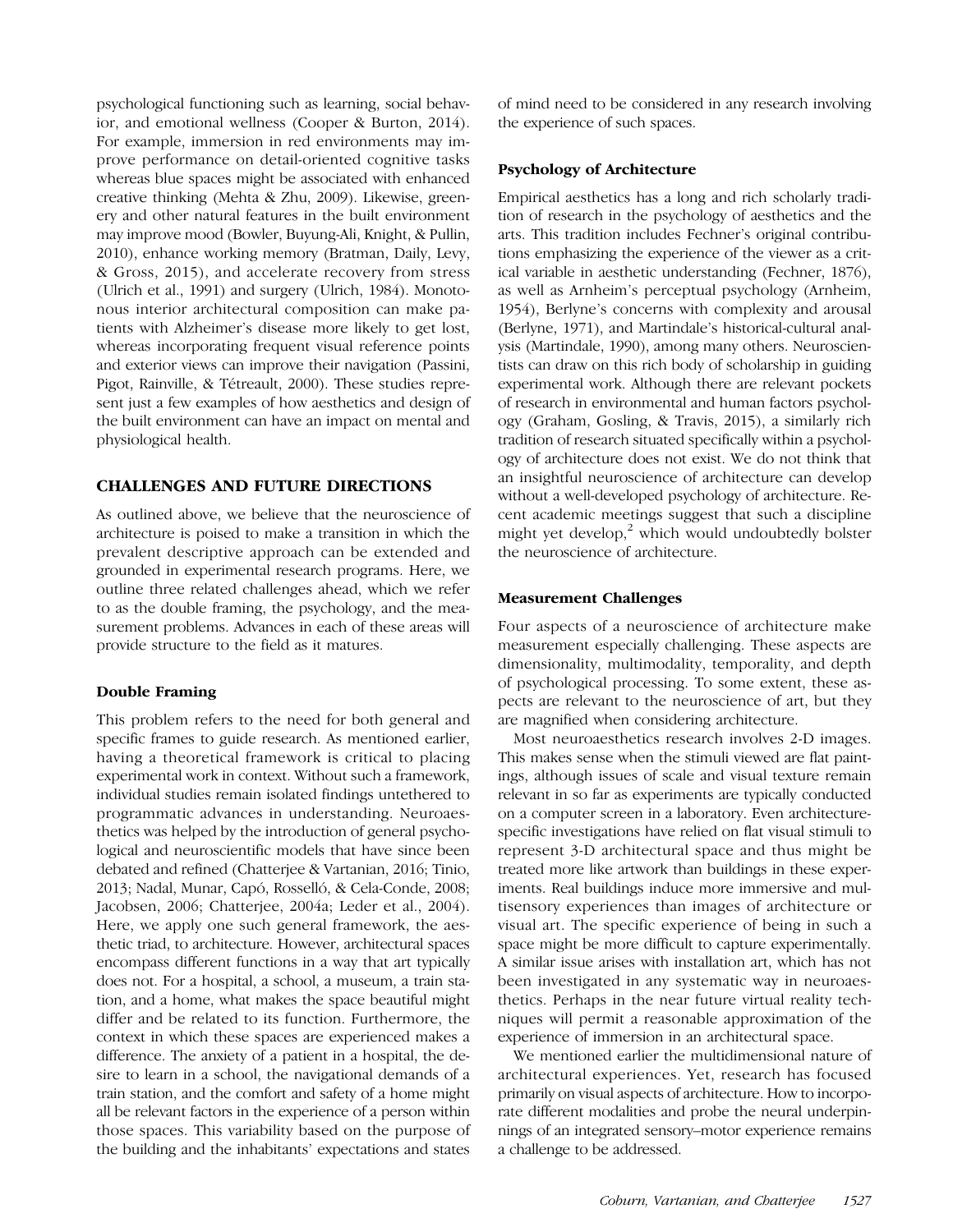People inhabit architectural spaces. This ongoing engagement with space differs from our engagement with art. Investigators have probed early and a slightly later response to artwork, but such research is still confined to experiences that last less than a few seconds in duration (Cela-Conde et al., 2013). There is recognition that aesthetic experiences vary over longer durations than a few seconds (Chatterjee, 2014; Leder & Nadal, 2014), although the average museum patron spends less than 20 sec engaging with works of art (Smith, Smith, & Tinio, 2017; Smith & Smith, 2001). Architectural encounters, by contrast, tend to be prolonged and are often habitual in the case of frequently visited buildings like one's home, school, or office. How best to sample neurophysiological data over time and "in the field" is a question that will need to be resolved over time (Gramann, Ferris, Gwin, & Makeig, 2014). Mobile EEG has begun to be used in museum studies and innovative approaches to data collection have begun to emerge (Kontson et al., 2015; Tröndle & Tschacher, 2012). Technological issues of sampling and separating signal from noise and theoretical issues of how best to use such technology in a hypothesistesting framework remain, but these methods have great promise.

Within empirical aesthetics, there is an increasing appreciation that the field needs to expand its scope beyond the study of simple preferences to include a focus on deeper psychological states (Silvia, 2012). This need is also relevant within the context of the neuroscience of architecture. For example, certain built spaces have the ability to facilitate deep contemplation that extends beyond mere preference, and it is important to understand design features that drive such effects. Other spaces might be designed to induce social cohesion or a sense of refuge and comfort, and poorly designed spaces might increase individual alienation. The field would benefit from the development of ecologically valid approaches to the measurement of mental states that capture deep psychological engagement with built spaces.

## Conclusions

Philosophers since ancient Roman times have emphasized the experiential importance of architectural aesthetics. Only in the past decade or so have scientists started to investigate this topic with rigor. Here, we describe how an existing model—the aesthetic triad—can serve as a useful initial framework for researching *venus*tas, the relatively neglected dimension of the Vitruvian triad. We suggest that sensory and emotional response patterns shaped by bioevolutionary forces may form the foundation of architectural experience, but also that this experience is substantially modified by a person's education, cultural upbringing, and personal experience.

Despite individual differences, consistent patterns of neural activity are emerging from this line of research that in the future could help architects design braininformed buildings. Researchers in environmental psychology and social epidemiology have tried to identify design characteristics that might improve our physical and mental health. Increasing evidence from these investigations suggests that "attractiveness is a key element in how the built environment affects our wellbeing" (Cooper & Burton, 2014, p. 13). In conjunction with increased precision in defining design concepts (Stamps, 1999), the neuroscience of architecture is well positioned to study the biology of architectural beauty. Much work remains to be done. The hope is to improve human experience and well-being by optimizing built structures that surround us for much of our lives.

#### Acknowledgments

This work was supported by a generous gift from the Smith family.

Reprint requests should be sent to Anjan Chatterjee, Department of Neurology, University of Pennsylvania, 3 West Gates, 3400 Spruce Street, Philadelphia, PA 19104, or via e-mail: anjan@mail.med.upenn.edu.

#### **Notes**

1. By no means is this a new idea. The merits of these potentially distinct modes of architectural experience, thinking and feeling, were infamously argued by two leading architectural theorists, Christopher Alexander and Peter Eisenmann, in a heated debate at Harvard University in 1982.

2. See, for instance, www.psychologyofarchitecture.org/.

#### **REFERENCES**

- Adams, M. (2014). Quality of urban spaces and wellbeing. In Wellbeing and the environment (Vol. 2, pp. 249–270). West Sussex, England: John Wiley & Sons.
- Alexander, C. (1977). A pattern language: Towns, buildings, construction. New York: Oxford University Press.
- Alexander, C. (2002). The phenomenon of life: An essay on the art of building and the nature of the universe. Berkeley, CA: Center for Environmental Structure.
- Alexander, C., & Carey, S. (1968). Subsymmetries. Perception & Psychophysics, 4, 73–77.
- Ali, M. M., & Moon, K. S. (2007). Structural developments in tall buildings: Current trends and future prospects. Architectural Science Review, 50, 205–223.
- Appleton, J. (1975). The experience of landscape. London: John Wiley & Sons.
- Arnheim, R. (1954). Art and visual perception: A psychology of the creative eye. Berkeley, CA: University of California Press.
- Astur, R. S., Taylor, L. B., Mamelak, A. N., Philpott, L., & Sutherland, R. J. (2002). Humans with hippocampus damage display severe spatial memory impairments in a virtual Morris water task. Behavioural Brain Research, 132, 77–84.
- Balling, J. D., & Falk, J. H. (1982). Development of visual preference for natural environments. Environment and Behavior, 14, 5–28.
- Barbara, A., & Perliss, A. (2006). Invisible architecture: Experiencing places through the sense of smell. Milano: Skira.
- Bauman, F., Arens, E. A., Fountain, M., Huizenga, C., Miura, K., Borgers, T., et al. (1994). Localized thermal distribution for office buildings; Final report-Phase III. Berkeley, CA: Center for the Built Environment.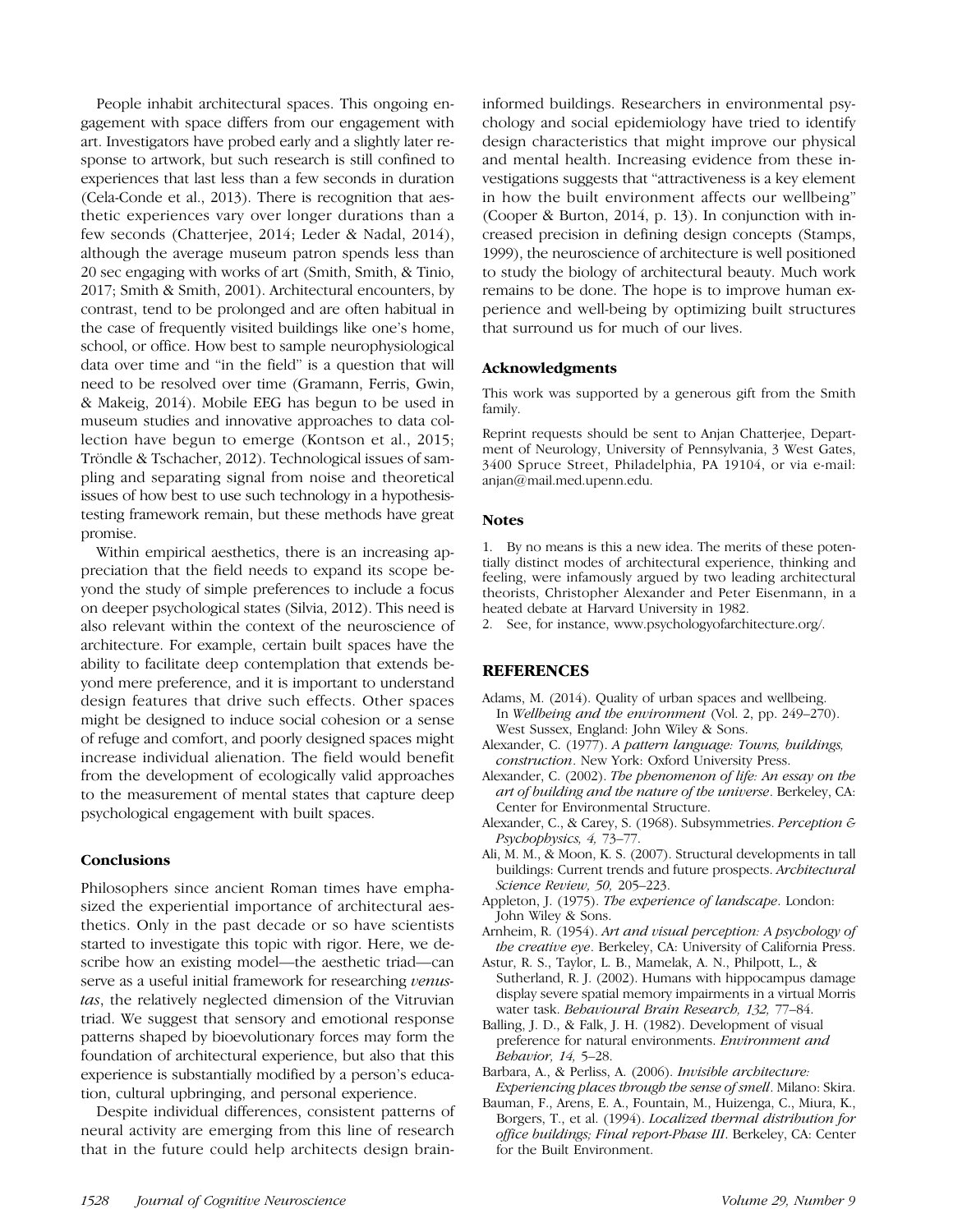Berlyne, D. E. (1970). Novelty, complexity, and hedonic value. Perception & Psychophysics, 8, 279–286.

Berlyne, D. E. (1971). Aesthetics and psychobiology. New York: Appleton-Century-Crofts.

Berman, M. G., Hout, M. C., Kardan, O., Hunter, M. R., Yourganov, G., Jonides, J., et al. (2014). The perception of naturalness correlates with low-level visual features of environmental scenes. PLoS One, 9, e114572.

Berman, M. G., Jonides, J., & Kaplan, S. (2008). The cognitive benefits of interacting with nature. Psychological Science, 19, 1207–1212.

Bowler, D. E., Buyung-Ali, L. M., Knight, T. M., & Pullin, A. S. (2010). A systematic review of evidence for the added benefits to health of exposure to natural environments. BMC Public Health, 10, 1–10.

Brady, N., & Field, D. J. (2000). Local contrast in natural images: Normalisation and coding efficiency. Perception, 29, 1041–1055.

Brager, G., Paliaga, G., & De Dear, R. (2004). Operable windows, personal control and occupant comfort. ASHRAE Transactions, 110, 17–35.

Bratman, G. N., Daily, G. C., Levy, B. J., & Gross, J. J. (2015). The benefits of nature experience: Improved affect and cognition. Landscape and Urban Planning, 138, 41–50.

Brown, M. G., & Lee, C. C. (2016). From savannas to settlements: Exploring cognitive foundations for the design of urban spaces. Frontiers in Psychology, 7, 1–8.

Brown, S., Gao, X., Tisdelle, L., Eickhoff, S. B., & Liotti, M. (2011). Naturalizing aesthetics: Brain areas for aesthetic appraisal across sensory modalities. Neuroimage, 58, 250–258.

Burke, E. (1767). A philosophical enquiry into the origin of our ideas of the sublime and beautiful. London: R. and J. Dodsley.

Cela-Conde, C. J., García-Prieto, J., Ramasco, J. J., Mirasso, C. R., Bajo, R., Maestú, F., et al. (2013). Dynamics of brain networks in the aesthetic appreciation. Proceedings of the National Academy of Sciences, U.S.A., 110(Suppl. 2), 10454–10461.

Chatterjee, A. (2004a). Prospects for a cognitive neuroscience of visual aesthetics. Bulletin of Psychology and the Arts,  $4,56-60.$ 

Chatterjee, A. (2004b). The neuropsychology of visual artistic production. Neuropsychologia, 42, 1568–1583.

Chatterjee, A. (2011). Neuroaesthetics: A coming of age story. Journal of Cognitive Neuroscience, 23, 53–62.

Chatterjee, A. (2013). The aesthetic brain: How we evolved to desire beauty and enjoy art. New York: Oxford University Press.

Chatterjee, A. (2014). Scientific aesthetics: Three steps forward. British Journal of Psychology, 105, 465–467.

Chatterjee, A., & Vartanian, O. (2014). Neuroaesthetics. Trends in Cognitive Sciences, 18, 370–375.

Chatterjee, A., & Vartanian, O. (2016). Neuroscience of aesthetics. Annals of the New York Academy of Sciences, 1369, 172–194.

Choo, H., Nasar, J. L., Nikrahei, B., & Walther, D. B. (2017). Neural codes of seeing architectural styles. Scientific Reports, 7, 1–8.

Cooper, R., & Burton, E. (2014). Wellbeing and the environmental implications for design. In Wellbeing and the environment (Vol. 2, pp. 653–668). West Sussex, England: John Wiley & Sons Inc.

Cooper, R., Burton, E., & Cooper, C. L. (Eds.) (2014). Wellbeing and the environment (Vol. 2). West Sussex, England: John Wiley & Sons Inc.

Dance, A. (2017). Science and culture: The brain within buildings. Proceedings of the National Academy of Sciences, U.S.A., 114, 785–787.

Di Dio, C., Macaluso, E., & Rizzolatti, G. (2007). The golden beauty: Brain response to classical and renaissance sculptures. PLoS One, 2, e1201.

Dosen, A. S., & Ostwald, M. J. (2016). Evidence for prospectrefuge theory: A meta-analysis of the findings of environmental preference research. City, Territory and Architecture, 3, 1–14.

Dutton, R. (2014). The built housing environment, wellbeing, and older people. In Wellbeing and the environment (Vol. 2, pp. 335–373). West Sussex, England: John Wiley & Sons Inc.

Eberhard, J. P. (2008). Brain landscape: The coexistence of neuroscience and architecture. Oxford: Oxford University Press.

Eberhard, J. P. (2009). Applying neuroscience to architecture. Neuron, 62, 753–756.

Edelstein, E. A., Gramann, K., Schulze, J., Shamlo, N. B., van Erp, E., Macagno, E., et al. (2008). Neural responses during navigation in the virtual aided design laboratory: Brain dynamics of orientation in architecturally ambiguous space. Movement and Orientation in Built Environments: Evaluating Design Rationale and User Cognition, 35, 35–41.

Epstein, R., & Kanwisher, N. (1998). A cortical representation of the local visual environment. Nature, 392, 598–601.

Evans, G. W., & McCoy, J. M. (1998). When buildings don't work: The role of architecture in human health. *Journal of* Environmental Psychology, 18, 85–94.

Fanger, P. O. (1973). Assessment of man's thermal comfort in practice. British Journal of Industrial Medicine, 30, 313–324.

Fechner, G. T. (1876). Vorschule der Aesthetik. Leipzig, Germany: Breitkopf & Hartel.

Fich, L. B., Jönsson, P., Kirkegaard, P. H., Wallergård, M., Garde, A. H., & Hansen, Å. (2014). Can architectural design alter the physiological reaction to psychosocial stress? A virtual TSST experiment. Physiology & Behavior, 135, 91–97.

Frith, C. D., & Nias, D. K. B. (1974). What determines aesthetic preferences. Journal of General Psychology, 91, 163–173.

Geisler, W. S. (2007). Visual perception and the statistical properties of natural scenes. Annual Review of Psychology, 59, 167–192.

Gilbert, E., & Galea, S. (2014). Urban neighborhoods and mental health across the life course. In Wellbeing and the environment (Vol. 2, pp. 23–51). West Sussex, England: John Wiley & Sons Inc.

Graham, D., Schwarz, B., Chatterjee, A., & Leder, H. (2016). Preference for luminance histogram regularities in natural scenes. Vision Research, 120, 11–21.

Graham, D. J., & Field, D. J. (2007). Statistical regularities of art images and natural scenes: Spectra, sparseness and nonlinearities. Spatial Vision, 21, 149–164.

Graham, D. J., & Redies, C. (2010). Statistical regularities in art: Relations with visual coding and perception. Vision Research, 50, 1503–1509.

Graham, L. T., Gosling, S. D., & Travis, C. K. (2015). The psychology of home environments: A call for research on residential space. Perspectives on Psychological Science, 10, 346–356.

Gramann, K., Ferris, D. P., Gwin, J., & Makeig, S. (2014). Imaging natural cognition in action. International Journal of Psychophysiology, 91, 22–29.

Güçlütürk, Y., Jacobs, R. H. A. H., & van Lier, R. (2016). Liking versus complexity: Decomposing the inverted U-curve. Frontiers in Human Neuroscience, 10, 1–10.

Hagerhall, C. M., Purcell, T., & Taylor, R. (2004). Fractal dimension of landscape silhouette outlines as a predictor of landscape preference. Journal of Environmental Psychology, 24, 247–255.

Hartig, T. (2008). Green space, psychological restoration, and health inequality. The Lancet, 372, 1614–1615.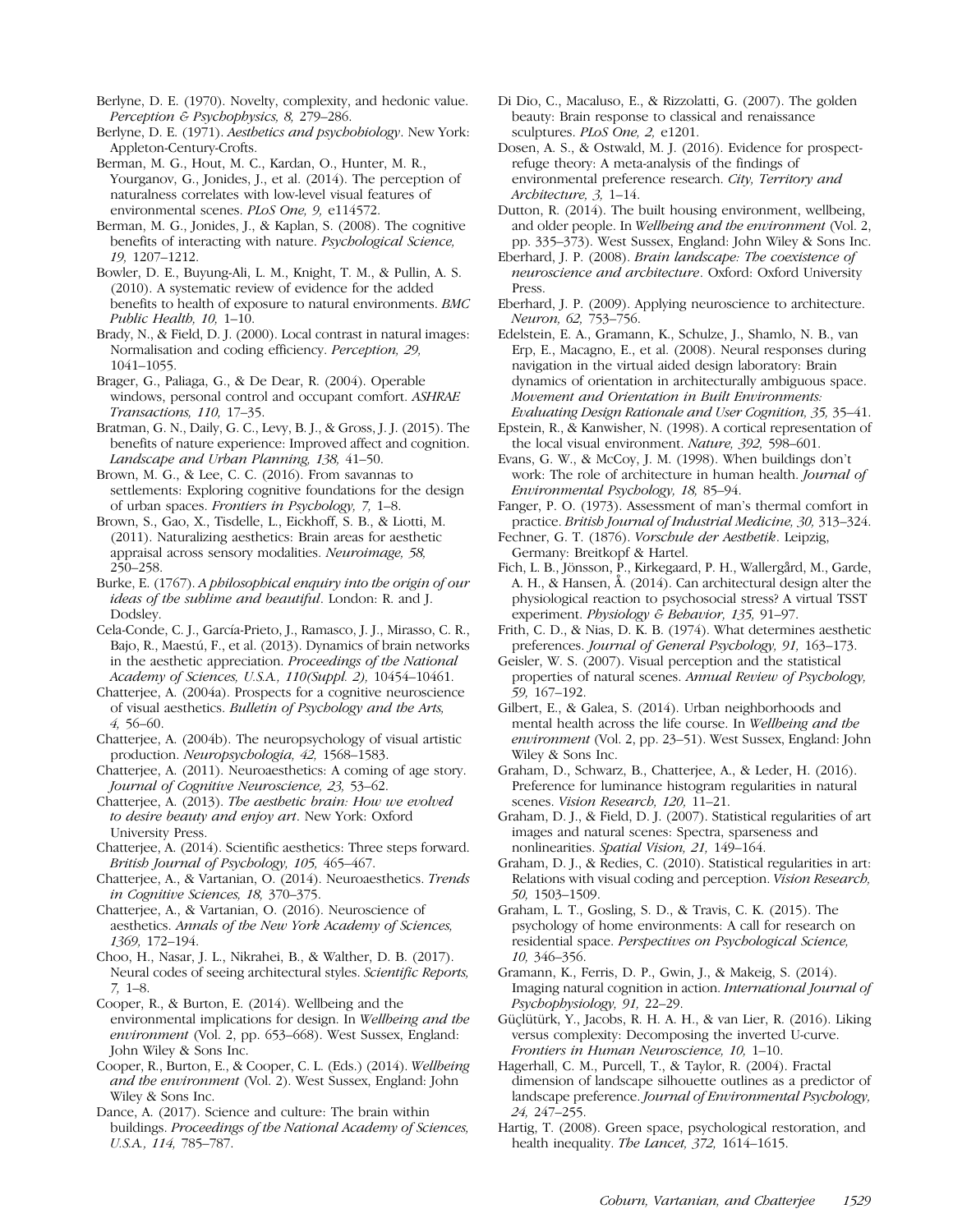Hietanen, J. K., & Korpela, K. M. (2004). Do both negative and positive environmental scenes elicit rapid affective processing? Environment and Behavior, 36, 558–577.

Hultzsch, A. (2014). Architecture, travellers and writers: Constructing histories of perception 1640–1950. Oxford: Legenda Press.

Imamoglu, Ç. (2000). Complexity, liking and familiarity: Architecture and non-architecture Turkish students' assessments of traditional and modern house facades. Journal of Environmental Psychology, 20, 5–16.

Jacobsen, T. (2006). Bridging the arts and sciences: A framework for the psychology of aesthetics. Leonardo, 39, 155–162.

Jacobsen, T., Schubotz, R. I., Höfel, L., & Cramon, D. Y. (2006). Brain correlates of aesthetic judgment of beauty. Neuroimage, 29, 276–285.

Jones-Smith, K., & Mathur, H. (2006). Fractal analysis: Revisiting Pollock's drip paintings. Nature, 444, E9–E10.

Joye, Y. (2007). Architectural lessons from environmental psychology: The case of biophilic architecture. Review of General Psychology, 11, 305–328.

Joye, Y., & Dewitte, S. (2016). Up speeds you down. Aweevoking monumental buildings trigger behavioral and perceived freezing. Journal of Environmental Psychology, 47, 112–125.

Kaplan, S. (1987). Aesthetics, affect, and cognition: Environmental preference from an evolutionary perspective. Environment and Behavior, 19, 3–32.

Kaplan, S. (1995). The restorative benefits of nature: Toward an integrative framework. Journal of Environmental Psychology, 15, 169–182.

Kellert, S. R. (2003). Kinship to mastery: Biophilia in human evolution and development. Washington, DC: Island Press.

Kirk, U., Skov, M., Christensen, M. S., & Nygaard, N. (2009). Brain correlates of aesthetic expertise: A parametric fMRI study. Brain and Cognition, 69, 306–315.

Kirk, U., Skov, M., Hulme, O., Christensen, M. S., & Zeki, S. (2009). Modulation of aesthetic value by semantic context: An fMRI study. Neuroimage, 44, 1125–1132.

Kontson, K. L., Megjhani, M., Brantley, J. A., Cruz-Garza, J. G., Nakagome, S., Contreras-Vidal, J. L., et al. (2015). Your brain on art: Emergent cortical dynamics during aesthetic experiences. Frontiers in Human Neuroscience, 9, 1–17.

Korpela, K. M., Klemettilä, T., & Hietanen, J. K. (2002). Evidence for rapid affective evaluation of environmental scenes. Environment and Behavior, 34, 634–650.

Kotabe, H. P., Kardan, O., & Berman, M. G. (2016). The order of disorder: Deconstructing visual disorder and its effect on rule-breaking. Journal of Experimental Psychology: General, 145, 1713–1727.

Kravitz, D. J., Peng, C. S., & Baker, C. I. (2011). Real-world scene representations in high-level visual cortex: It's the spaces more than the places. *Journal of Neuroscience*, 31, 7322–7333.

Leder, H., & Nadal, M. (2014). Ten years of a model of aesthetic appreciation and aesthetic judgments : The aesthetic episode —Developments and challenges in empirical aesthetics. British Journal of Psychology, 105, 443–464.

Leder, H., Oeberst, A., Augustin, D., & Belke, B. (2004). A model of aesthetic appreciation and aesthetic judgments. British Journal of Psychology, 95, 489–508.

Lehrer, J. (2008). Proust was a neuroscientist. Boston: Houghton Mifflin Harcourt.

Maguire, E. A., Gadian, D. G., Johnsrude, I. S., Good, C. D., Ashburner, J., Frith, C. D., et al. (2000). Navigation-related structural change in the hippocampi of taxi drivers. Proceedings of the National Academy of Sciences, U.S.A., 97, 4398–4403.

Mak, M. Y., & Thomas Ng, S. (2005). The art and science of Feng Shui—A study on architects' perception. Building and Environment, 40, 427–434.

Mallgrave, H. F. (2010). The architect's brain: Neuroscience, creativity, and architecture. Malden, MA: Wiley-Blackwell.

Marchette, S. A., Vass, L. K., Ryan, J., & Epstein, R. A. (2015). Outside looking in: Landmark generalization in the human navigational system. Journal of Neuroscience, 35, 14896–14908.

Martindale, C. (1990). The clockwork muse: The predictability of artistic change. New York: Basic Books.

McNaughton, B. L., Battaglia, F. P., Jensen, O., Moser, E. I., & Moser, M.-B. (2006). Path integration and the neural basis of the "cognitive map." Nature Reviews Neuroscience, 7, 663–678.

Mégevand, P., Groppe, D. M., Goldfinger, M. S., Hwang, S. T., Kingsley, P. B., Mehta, A. D., et al. (2014). Seeing scenes: Topographic visual hallucinations evoked by direct electrical stimulation of the parahippocampal place area. Journal of Neuroscience, 34, 5399–5405.

Mehta, R., & Zhu, R. J. (2009). Blue or red? Exploring the effect of color on cognitive task performances. Science, 323, 1226–1229.

Montoya, R. M., Horton, R. S., Vevea, J. L., Citkowicz, M., & Lauber, E. A. (2017). A re-examination of the mere exposure effect: The influence of repeated exposure on recognition, familiarity, and liking. Psychological Bulletin, 143, 459–498.

Nadal, M., Munar, E., Capó, M. À., Rosselló, J., & Cela-Conde, C. J. (2008). Towards a framework for the study of the neural correlates of aesthetic preference. Spatial Vision, 21, 379–396.

Nadal, M., Munar, E., Marty, G., & Cela-Conde, C. J. (2010). Visual complexity and beauty appreciation: Explaining the divergence of results. Empirical Studies of the Arts, 28, 173–191.

Nambu, A., Tokuno, H., & Takada, M. (2002). Functional significance of the cortico-subthalamo-pallidal "hyperdirect" pathway. Neuroscience Research, 43, 111–117.

Nicol, J. F., & Humphreys, M. A. (2002). Adaptive thermal comfort and sustainable thermal standards for buildings. Energy & Buildings, 34, 563–572.

O'keefe, J., & Nadel, L. (1978). The hippocampus as a cognitive map. New York: Oxford University Press.

Passini, R., Pigot, H., Rainville, C., & Tétreault, M. H. (2000). Wayfinding in a nursing home for advanced dementia of the Alzheimer's type. Environment and Behavior, 32, 684–710.

Patra, R. (2009). Vaastu shastra: Towards sustainable development. Sustainable Development, 17, 244–256.

Payne, S., Potter, R., & Cain, R. (2014). Linking the physical design for health-care environments to wellbeing indicators. In Wellbeing and the environment (Vol. 2, pp. 391–419). West Sussex, England: John Wiley & Sons Inc.

Ramachandran, V. S., & Hirstein, W. (1999). The science of art: A neurological theory of aesthetic experience. Journal of Consciousness Studies, 6, 15–51.

Reber, R., Schwarz, N., & Winkielman, P. (2004). Processing fluency and aesthetic pleasure: Is beauty in the perceiver's processing experience? Personality and Social Psychology Review, 8, 364–382.

Redies, C. (2007). A universal model of esthetic perception based on the sensory coding of natural stimuli. Spatial Vision, 21, 97–117.

Rhodes, G., Proffitt, F., Grady, J. M., & Sumich, A. (1998). Facial symmetry and the perception of beauty. *Psychonomic* Bulletin & Review, 5, 659–669.

Robinson, S., & Pallasmaa, J. (Eds.) (2015). Mind in architecture: Neuroscience, embodiment, and the future of design. Cambridge, MA: The MIT Press.